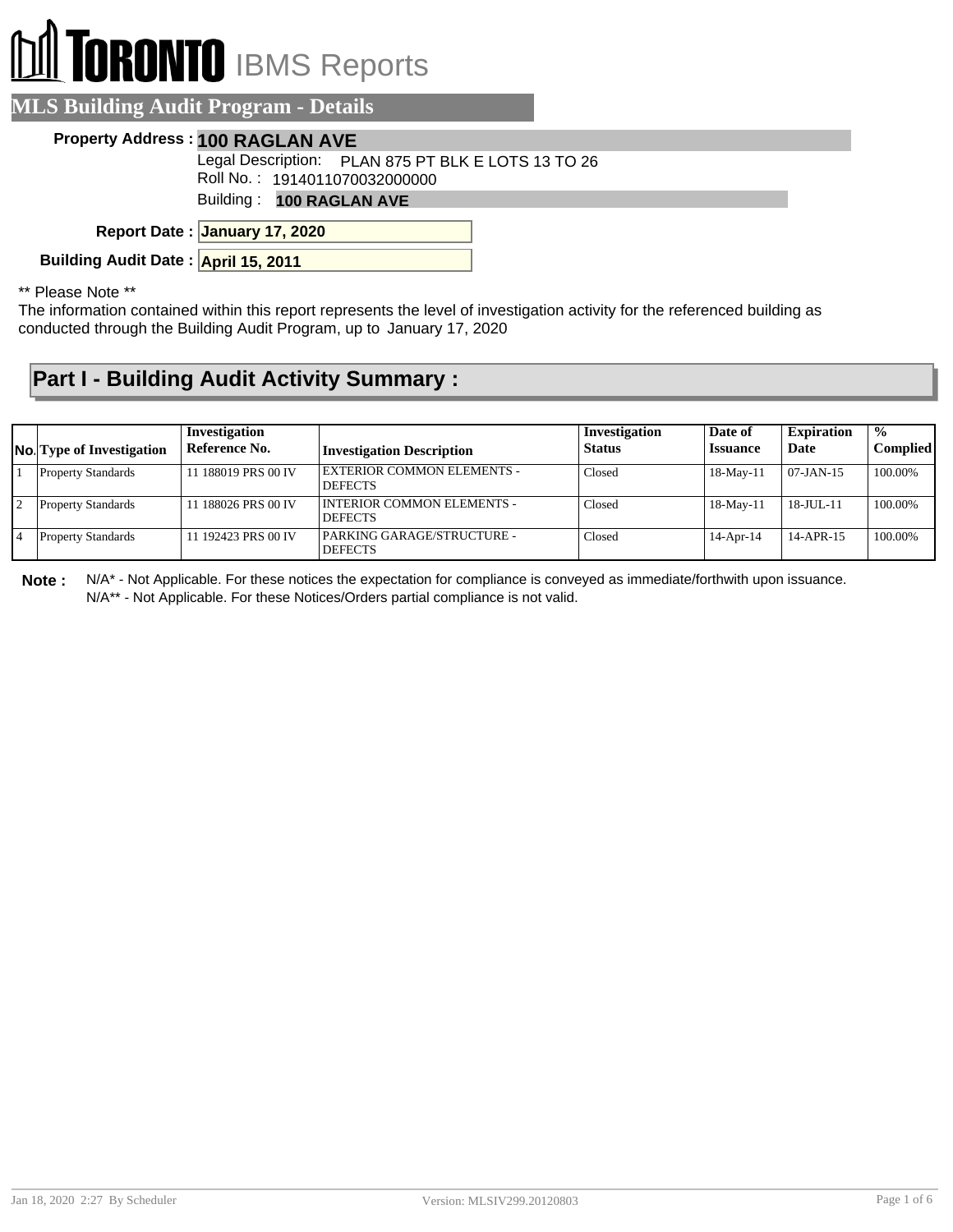## **Part II - Building Audit Details for Property Standards Orders :**

| Type of<br><b>No. Investigation</b> | <i><b>Investigation</b></i><br>Reference No. | <b>Investigation Description</b>                            | <b>Investigation Date of</b><br><b>Status</b> | <b>∣Issuance</b> | <b>Expiration</b><br>∣Date | <b>Next Scheduled</b><br><b>Inspection Date</b> |
|-------------------------------------|----------------------------------------------|-------------------------------------------------------------|-----------------------------------------------|------------------|----------------------------|-------------------------------------------------|
| <b>Property Standards</b>           |                                              | 111 188019 PRS 00 IV EXTERIOR COMMON ELEMENTS -<br>IDEFECTS | <b>Closed</b>                                 |                  |                            | 18-May-14                                       |
|                                     |                                              |                                                             |                                               |                  |                            |                                                 |

**0**

**9**

**No. of defects contained within the Order :**

**No. of defects that remain outstanding :**

|                | <b>Deficiency Details</b>                                                                                                                                                                                                                                                                                   |                        |               |  |  |  |  |  |
|----------------|-------------------------------------------------------------------------------------------------------------------------------------------------------------------------------------------------------------------------------------------------------------------------------------------------------------|------------------------|---------------|--|--|--|--|--|
| No.            | <b>Violation/Defect</b>                                                                                                                                                                                                                                                                                     | Location               | <b>Status</b> |  |  |  |  |  |
|                | The protective/decorative finish on the exterior surfaces is not being maintained in good repair.<br>(Namely: North side of pool structure requires resurfacing)                                                                                                                                            | Exterior               | Closed        |  |  |  |  |  |
| 2              | The fence throughout the property is not being maintained in good repair. (Namely but not limited<br>to: Fencing located throughout the property that is damaged, defective, out of plum or missing<br>component, is required to be repaired or replaced)                                                   | Exterior               | Closed        |  |  |  |  |  |
| 3              | The location and size of openings present a hazard as they are designed with members or<br>attachments between 140 millimeters and 900 millimeters above the level protected by the guard<br>which facilitate climbing. (Namely: Chain link openings are 2.5 inches (63.5mm) which facilitates<br>climbing) | Garage                 | Closed        |  |  |  |  |  |
| 4              | Guard with a minimum height of 1,070 millimetres has not been provided at a vehicular ramp<br>where the difference in level is more than 600 millimetres.                                                                                                                                                   | Garage                 | Closed        |  |  |  |  |  |
| 5              | Height of the guard for the exit stairs are less than 1,070 millimeters around landings.<br>(Specifically: Chain link guard around garage stairway openings)                                                                                                                                                | Garage Area            | Closed        |  |  |  |  |  |
| 6              | Exterior yard that is used for the parking of vehicles which is surfaced with a material impervious<br>to water is not provided with suitable marking to indicate parking spaces.                                                                                                                           | Parking Area           | Closed        |  |  |  |  |  |
| $\overline{7}$ | Exterior yard that is used for the parking of vehicles which is surfaced with a material impervious<br>to water is not maintained in good repair, free from cracks, holes and ruts.                                                                                                                         | Parking Area           | Closed        |  |  |  |  |  |
| 8              | The exterior walls and their components are not being maintained in good repair. (Namely:<br>Spalling and deteriorating bricks around exit door)                                                                                                                                                            | South Side of Building | Closed        |  |  |  |  |  |
| 9              | Exterior garbage containment area not screened.                                                                                                                                                                                                                                                             | West Side of Property  | Closed        |  |  |  |  |  |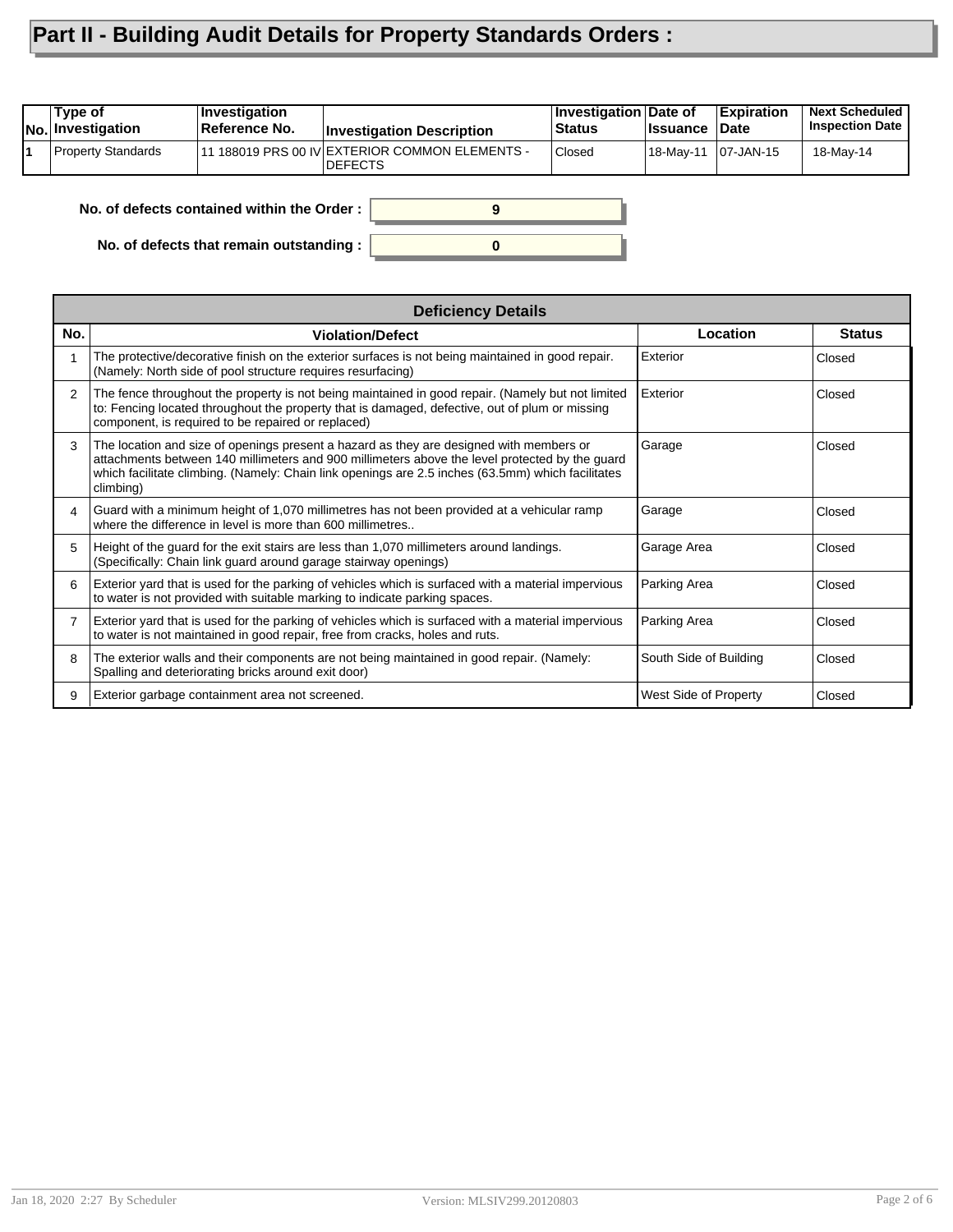| Tvpe of<br>No. Investigation | $ $ Investigation<br><b>Reference No.</b> | <b>Investigation Description</b>                                 | <b>∐nvestigation Date of</b><br><b>Status</b> | <b>Issuance Date</b> | Expiration | <b>Next Scheduled</b><br><b>Inspection Date</b> |
|------------------------------|-------------------------------------------|------------------------------------------------------------------|-----------------------------------------------|----------------------|------------|-------------------------------------------------|
| Property Standards           |                                           | 11 192423 PRS 00 IV PARKING GARAGE/STRUCTURE -<br><b>DEFECTS</b> | Closed                                        | 14-Apr-14            | 14-APR-15  | 19-Aug-15                                       |

**0**

**14**

| No. of defects contained within the Order : I |  |
|-----------------------------------------------|--|
|-----------------------------------------------|--|

**No. of defects that remain outstanding :**

|                 | <b>Deficiency Details</b>                                                                                                                                                                                                                                                                                                                                                |                                 |               |  |  |  |  |  |
|-----------------|--------------------------------------------------------------------------------------------------------------------------------------------------------------------------------------------------------------------------------------------------------------------------------------------------------------------------------------------------------------------------|---------------------------------|---------------|--|--|--|--|--|
| No.             | <b>Violation/Defect</b>                                                                                                                                                                                                                                                                                                                                                  | Location                        | <b>Status</b> |  |  |  |  |  |
|                 | Lighting in a garage is provided at less than 50 lux.                                                                                                                                                                                                                                                                                                                    | <b>Underground Parking Area</b> | Closed        |  |  |  |  |  |
| 2               | The ceilings in the parking or storage garage are not maintained free of holes, breaks or cracks.                                                                                                                                                                                                                                                                        | <b>Underground Parking Area</b> | Closed        |  |  |  |  |  |
| 3               | The parking or storage garage ceiling are not painted white.                                                                                                                                                                                                                                                                                                             | <b>Underground Parking Area</b> | Closed        |  |  |  |  |  |
| 4               | The columns in the parking or storage garage are not maintained free of holes, breaks or cracks.                                                                                                                                                                                                                                                                         | Underground Parking Area        | Closed        |  |  |  |  |  |
| 5               | The parking or storage garage columns painted surface is not maintained in a state of good<br>repair.                                                                                                                                                                                                                                                                    | Underground Parking Area        | Closed        |  |  |  |  |  |
| 6               | The parking or storage garage is used to keep vehicles or parts of them that are in a wrecked,<br>discarded, dismantled, inoperative or abandoned condition. (Namely but not limited to: Vehicles<br>that are no longer in operable condition)                                                                                                                           | Underground Parking Area        | Closed        |  |  |  |  |  |
| 7               | The parking garage walls painted surface is not maintained in a state of good repair.                                                                                                                                                                                                                                                                                    | <b>Underground Parking Area</b> | Closed        |  |  |  |  |  |
| 8               | Large safe exit arrows are not displayed on safe exit doors 1.5 metres above the floor, measured<br>from the center of the arrow to the floor, with the arrow pointing down.                                                                                                                                                                                             | Underground Parking Area        | Closed        |  |  |  |  |  |
| 9               | Small safe-exit arrows are not prominently displayed on columns or walls 1.5 metres above the<br>floor, measured from the center of the arrow to the floor; at least every ten 10 metres along the<br>safeexit route; at all safeexit route decision points along the safeexit route; and wherever a<br>safeexit route crosses a traffic aisle.                          | <b>Underground Parking Area</b> | Closed        |  |  |  |  |  |
| 10              | The safe-exit door, the frame of a safe-exit door and the wall adjacent to the safe-exit door to a<br>distance of one (1) metre on both sides of the frame, and to a height of three (3) metres above the<br>floor or to the soffit above the bulkhead over the door is not the required coloured green.                                                                 | <b>Underground Parking Area</b> | Closed        |  |  |  |  |  |
| 11              | Alert signs are not prominently displayed on columns or walls 2.1 metres above the floor,<br>measured from the top of the sign to the floor, so that there is 1 alert sign for every 25 parking<br>stalls in the parking or storage garage, with the alert signs being evenly distributed in the parking<br>or storage garage, but located no more than 30 metres apart. | Underground Parking Area        | Closed        |  |  |  |  |  |
| 12 <sup>2</sup> | The walls in the parking garage are not maintained free of holes, breaks or cracks.                                                                                                                                                                                                                                                                                      | Underground Parking Area        | Closed        |  |  |  |  |  |
| 13              | The walls in the parking garage are not impervious to water.                                                                                                                                                                                                                                                                                                             | <b>Underground Parking Area</b> | Closed        |  |  |  |  |  |
| 14              | The parking or storage garage is used to keep junk or rubbish. (Namely: Improper storage and<br>retention of materials throughout garage)                                                                                                                                                                                                                                | <b>Underground Parking Area</b> | Closed        |  |  |  |  |  |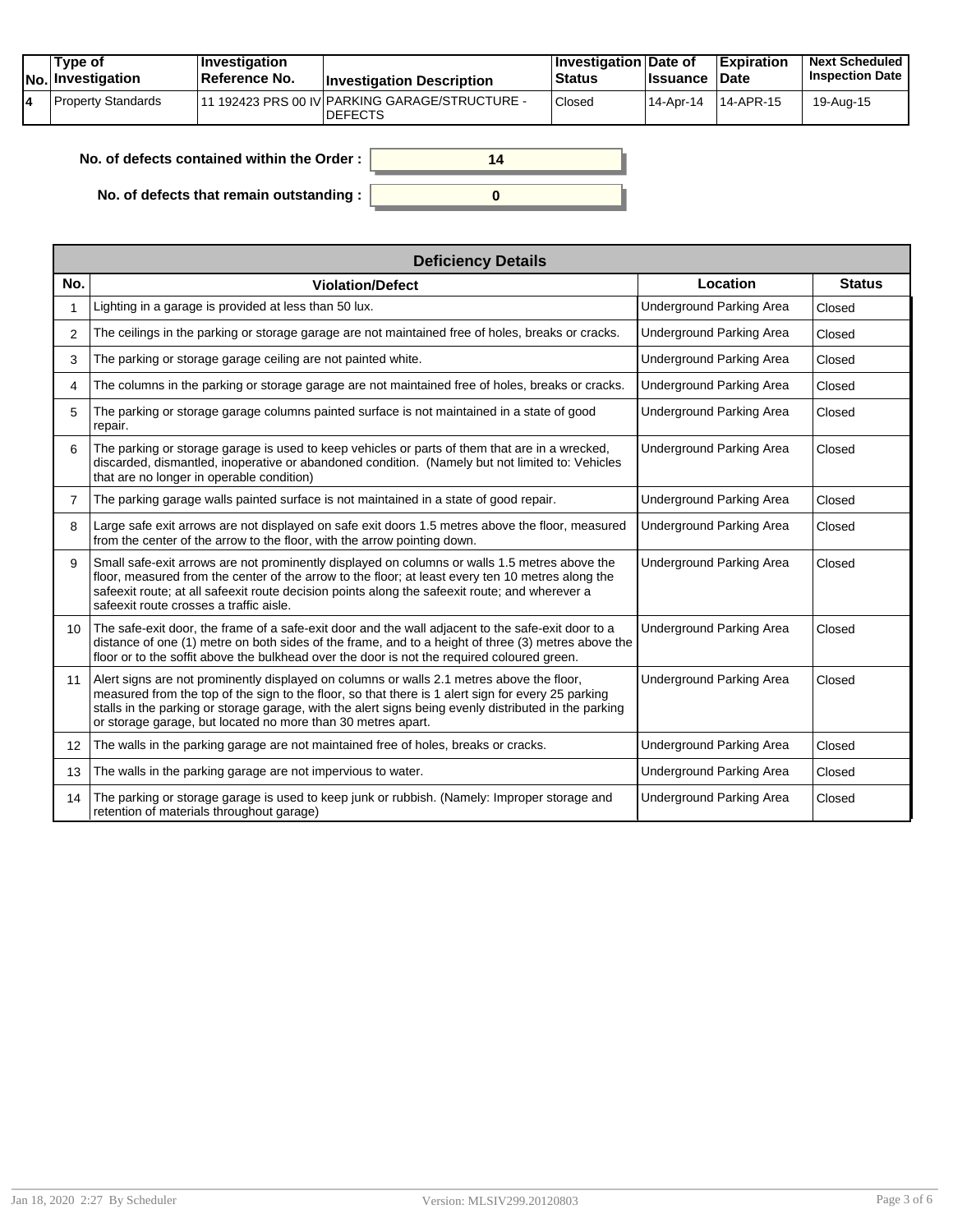| Tvpe of<br>$ No $ Investigation | <b>Investigation</b><br>Reference No. | <b>Investigation Description</b>                                              | <b>Investigation Date of</b><br>Status | <b>Ilssuance Date</b> | Expiration | <b>Next Scheduled</b><br><b>Inspection Date I</b> |
|---------------------------------|---------------------------------------|-------------------------------------------------------------------------------|----------------------------------------|-----------------------|------------|---------------------------------------------------|
| Property Standards              |                                       | <sup>1</sup> 11 188026 PRS 00 IV INTERIOR COMMON ELEMENTS -<br><b>DEFECTS</b> | Closed                                 | l 18-Mav-11           | 18-JUL-11  | 1-Feb-12                                          |

| No. of defects contained within the Order: | 31 |
|--------------------------------------------|----|
| No. of defects that remain outstanding :   |    |

|                | <b>Deficiency Details</b>                                                                                                                                                                                                                    |                  |               |  |  |  |  |  |  |
|----------------|----------------------------------------------------------------------------------------------------------------------------------------------------------------------------------------------------------------------------------------------|------------------|---------------|--|--|--|--|--|--|
| No.            | <b>Violation/Defect</b>                                                                                                                                                                                                                      | Location         | <b>Status</b> |  |  |  |  |  |  |
| 1              | Exterior door not maintained in good repair. (Door not free from rust and weather strip is not in<br>good repair)                                                                                                                            | 1st Floor        | Closed        |  |  |  |  |  |  |
| $\overline{2}$ | An emergency contact sign is not posted and maintained in a prominent place in the front lobby or<br>entrance to the building.                                                                                                               | 1st Floor        | Closed        |  |  |  |  |  |  |
| 3              | The property is not maintained and/or kept clean in accordance with the standards. (Namely:<br>Improper storage and retention of materials)                                                                                                  | 1st Floor        | Closed        |  |  |  |  |  |  |
| 4              | The electrical connections are not maintained in a safe and complete condition. (Namely: Missing<br>box cover)                                                                                                                               | 1st Floor        | Closed        |  |  |  |  |  |  |
| 5              | All repairs shall be made in a good workmanlike manner. (Namely: Loose sink)                                                                                                                                                                 | 1st Floor        | Closed        |  |  |  |  |  |  |
| 6              | Previously finished wall(s) in the public area of the property are not renewed or refinished, when<br>necessary, to maintain a similar appearance. (Namely: Damaged or defective paint and plaster<br>finish)                                | 1st Floor        | Closed        |  |  |  |  |  |  |
| $\overline{7}$ | Previously finished surface in the public area of the property is not maintained in good repair.<br>(Namely: Peeling paint from ceiling)                                                                                                     | 1st Floor        | Closed        |  |  |  |  |  |  |
| 8              | Height of the guard for the exit stairs are less than 1,070 millimetres around landings.                                                                                                                                                     | Basement         | Closed        |  |  |  |  |  |  |
| 9              | Exit, public corridor or corridor is not equipped to provide illumination to an average level of not<br>less than 50 lux at floor level.                                                                                                     | <b>Basement</b>  | Closed        |  |  |  |  |  |  |
| 10             | Previously finished walls and ceiling in the public area of the property is not maintained in good<br>repair. (Namely: Paint and plaster)                                                                                                    | <b>Basement</b>  | Closed        |  |  |  |  |  |  |
| 11             | Required guard does not prevent the passage of a sphere having a diameter more than 100<br>millimetres.                                                                                                                                      | Basement         | Closed        |  |  |  |  |  |  |
| 12             | Exterior door not maintained in good repair.                                                                                                                                                                                                 | Basement         | Closed        |  |  |  |  |  |  |
| 13             | Lighting in a service room is provided at less than 200 lux.                                                                                                                                                                                 | Compactor Room   | Closed        |  |  |  |  |  |  |
| 14             | Ceiling not maintained clean.                                                                                                                                                                                                                | Compactor Room   | Closed        |  |  |  |  |  |  |
| 15             | Previously finished walls in the public area of the property are not renewed or refinished, when<br>necessary, to maintain a similar appearance. (Namely: Paint finish not maintained in various<br>garbage chute rooms, repair as required) | Garbage Room     | Closed        |  |  |  |  |  |  |
| 16             | Walls not maintained free of damaged and deteriorated materials. (Namely: Missing or broken<br>walls tiles throughout garbage chute rooms)                                                                                                   | Garbage Room     | Closed        |  |  |  |  |  |  |
| 17             | Exterior door not maintained in good repair. (Namely: Door to roof top is in disrepair)                                                                                                                                                      | Roof Of Building | Closed        |  |  |  |  |  |  |
| 18             | Walls not maintained free of holes, cracks, damaged and deteriorated materials. (Namely:<br>Damaged and defective paint and plaster throughout center penthouse mechanical room)                                                             | Roof Of Building | Closed        |  |  |  |  |  |  |
| 19             | The property is not maintained and/or kept clean in accordance with the standards. (Namely:<br>Improper storage and retention of materials)                                                                                                  | Roof Of Building | Closed        |  |  |  |  |  |  |
| 20             | The location and size of openings present a hazard as they are designed with members or<br>attachments between 140 millimetres and 900 millimetres above the level protected by the guard<br>which facilitate climbing.                      | Stairway         | Closed        |  |  |  |  |  |  |
| 21             | Height of the guard for the exit stairs are less than 920 millimetres measured vertically to the top<br>of the guard from a line drawn through the outside edges of the stair nosings.                                                       | Stairway         | Closed        |  |  |  |  |  |  |
| 22             | Height of the quard for the exit stairs are less than 1,070 millimetres around landings.                                                                                                                                                     | Stairway         | Closed        |  |  |  |  |  |  |
| 23             | Required guard does not prevent the passage of a sphere having a diameter more than 100<br>millimetres.                                                                                                                                      | Stairway         | Closed        |  |  |  |  |  |  |
| 24             | The property has not been repaired in accordance with the standards. (Namely: Missing newel<br>caps at 8th and 5th floor stairways)                                                                                                          | Stairway         | Closed        |  |  |  |  |  |  |
| 25             | Exit stairway is not equipped to provide illumination to an average level of not less than 50 lux at<br>all points such as angles and intersections at changes of level where there are stairs.                                              | Stairway         | Closed        |  |  |  |  |  |  |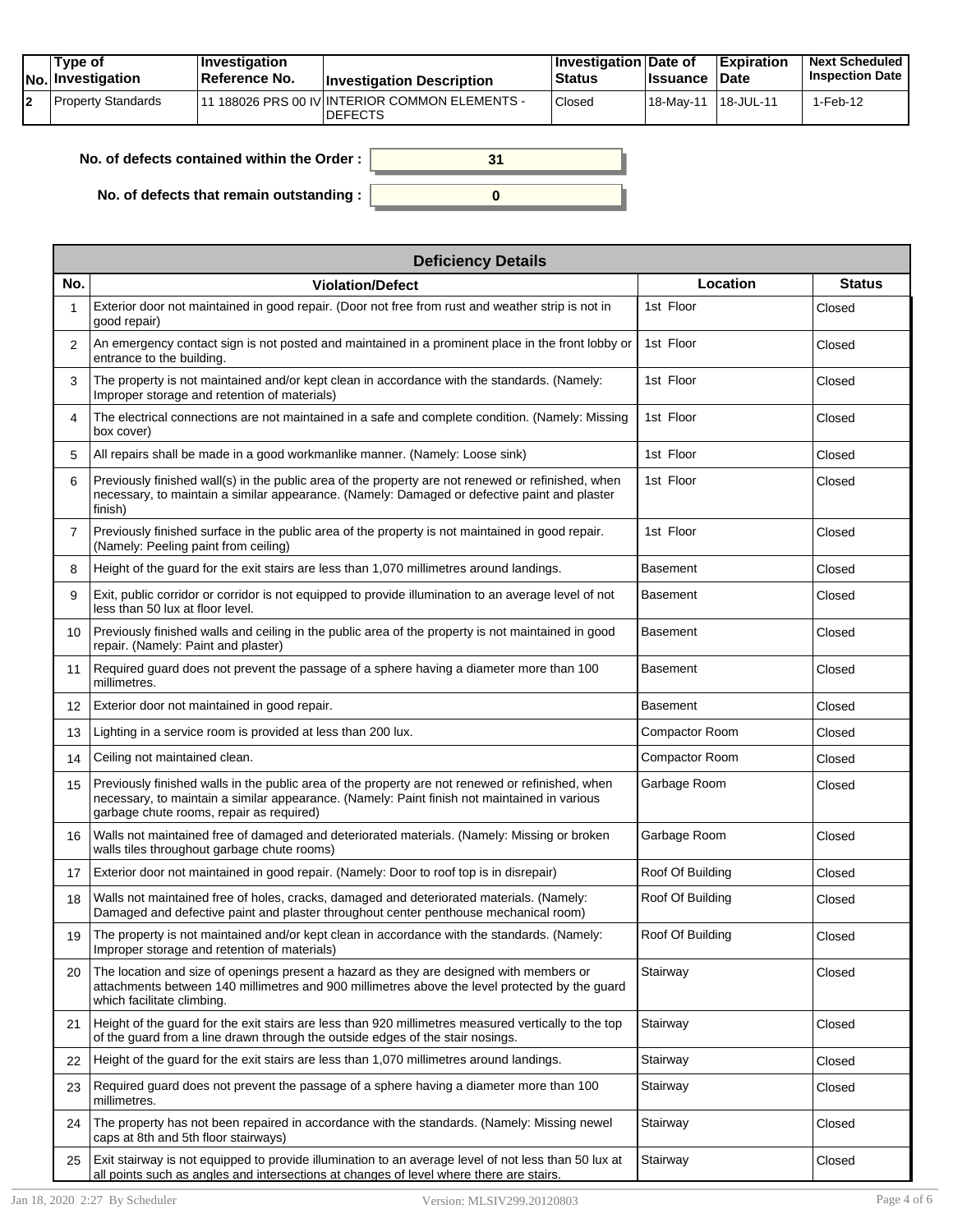| 26 | Walls are not maintained free of holes, cracks, damaged and deteriorated materials. (Namely:<br>Damaged paint and plaster throughout stairways)                                                                                       | Stairway                   | Closed |
|----|---------------------------------------------------------------------------------------------------------------------------------------------------------------------------------------------------------------------------------------|----------------------------|--------|
| 27 | Public corridor is not equipped to provide illumination to an average level of not less than 50 lux at Throughout Building<br>floor level.                                                                                            |                            | Closed |
| 28 | Ceiling not maintained free of holes. (Namely: Perforations located within electrical closets)                                                                                                                                        | <b>Throughout Building</b> | Closed |
| 29 | The property is not kept clean in accordance with the standards. (Namely: Dust and debris located Throughout Building<br>within electrical closets)                                                                                   |                            | Closed |
| 30 | Previously finished surface in the public area of the property is not maintained in good repair.<br>(Namely: Defective or damaged ceiling paint throughout hallways. Specifically but not limited to:<br>11th. 10th, 8th, 7th floors) | <b>Throughout Building</b> | Closed |
| 31 | Ceiling tiles not maintained free of holes, cracks, damaged and deteriorated materials. (Namely:<br>Damaged, stained or missing ceiling tiles)                                                                                        | <b>Throughout Floor</b>    | Closed |